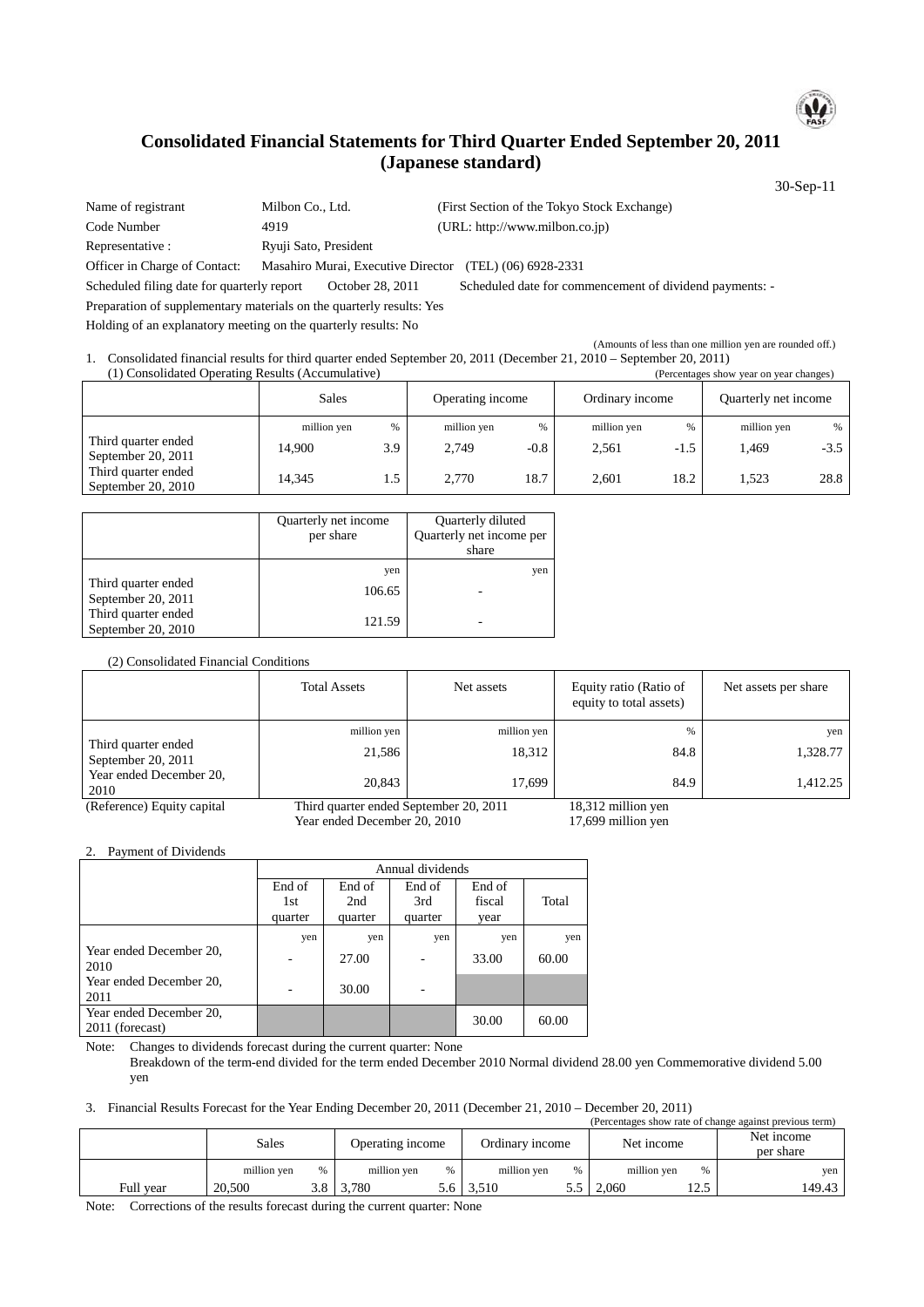- 4. Other (For details, please refer to "2. Other information", p.4 of the Supplementary Materials.)
- (1) Transfer of significant subsidiaries during the quarter: None
	- New companies (company name) , Excluded companies (company name) Note: This means whether or not there were any transfers of specific subsidiaries involving changes in the scope of consolidation during the current quarterly accounting period.
- (2) Application of simplified accounting methods and specific accounting methods: Yes Note: This means whether or not simplified accounting methods or accounting methods specific to the preparation of quarterly consolidated financial statements were applied.
- (3) Changes in accounting policies, procedures and methods, etc.
	- 1) Changes due to amendment to the accounting standards, etc.; Yes
	- 2) Changes other than those in 1) above; None
		- Note: This means whether or not there were any changes in accounting policies, procedures and methods, etc., related to the preparation of the quarterly consolidated financial statements that were described in "Summary of Significant Accounting Policies for the Preparation of Quarterly Consolidated Financial Statements".
- (4) Number of shares outstanding (common shares)
- 1) Number of shares outstanding at term-end (including treasury stock)
- 2) Number of treasury shares at term-end
- 3) Average number of shares through accounting period (quarterly consolidated accumulative period)

| 3rd quarter ended<br>September 20,<br>2011 | 13,798,848 shares | Year ended<br>December 20, 2010            | 12,544,408 shares |
|--------------------------------------------|-------------------|--------------------------------------------|-------------------|
| 3rd quarter ended<br>September 20,<br>2011 | 17,499 shares     | Year ended<br>December 20, 2010            | 11,594 shares     |
| 3rd quarter ended<br>September 20,<br>2011 | 13,782,251 shares | 3rd quarter ended<br>September 20,<br>2010 | 12,532,839 shares |

\*Display of the state of implementation of quarterly review procedures

 This quarterly financial statement is not subject to the quarterly review procedures based on the Financial Instruments and Exchange Act and the company has not completed the quarterly financial statement review procedures based on the Financial Instruments and Exchange Act at the time of disclosure of this quarterly financial statement.

\*Explanation of the proper use of earnings forecasts and other special notes.

- Statements concerning the future such as the earnings forecasts given in this document are based on information currently in the possession of the Company and on assumptions that the Company considers reasonable. Actual results may differ greatly due to various factors. Please see "1. Qualitative information on the consolidated results for the current quarter, etc. (3) Qualitative information on consolidated earnings forecast" on p.3 of the "Consolidated Financial Statements for the Third Quarter of the Fiscal Term Ended September 20, 2011 - Supplementary Materials" with regard to the assumptions that the forecasts are based on and the use of the forecast.
- The Company carried out a share split at a ratio of 1.1 shares for each common share on December 21, 2010.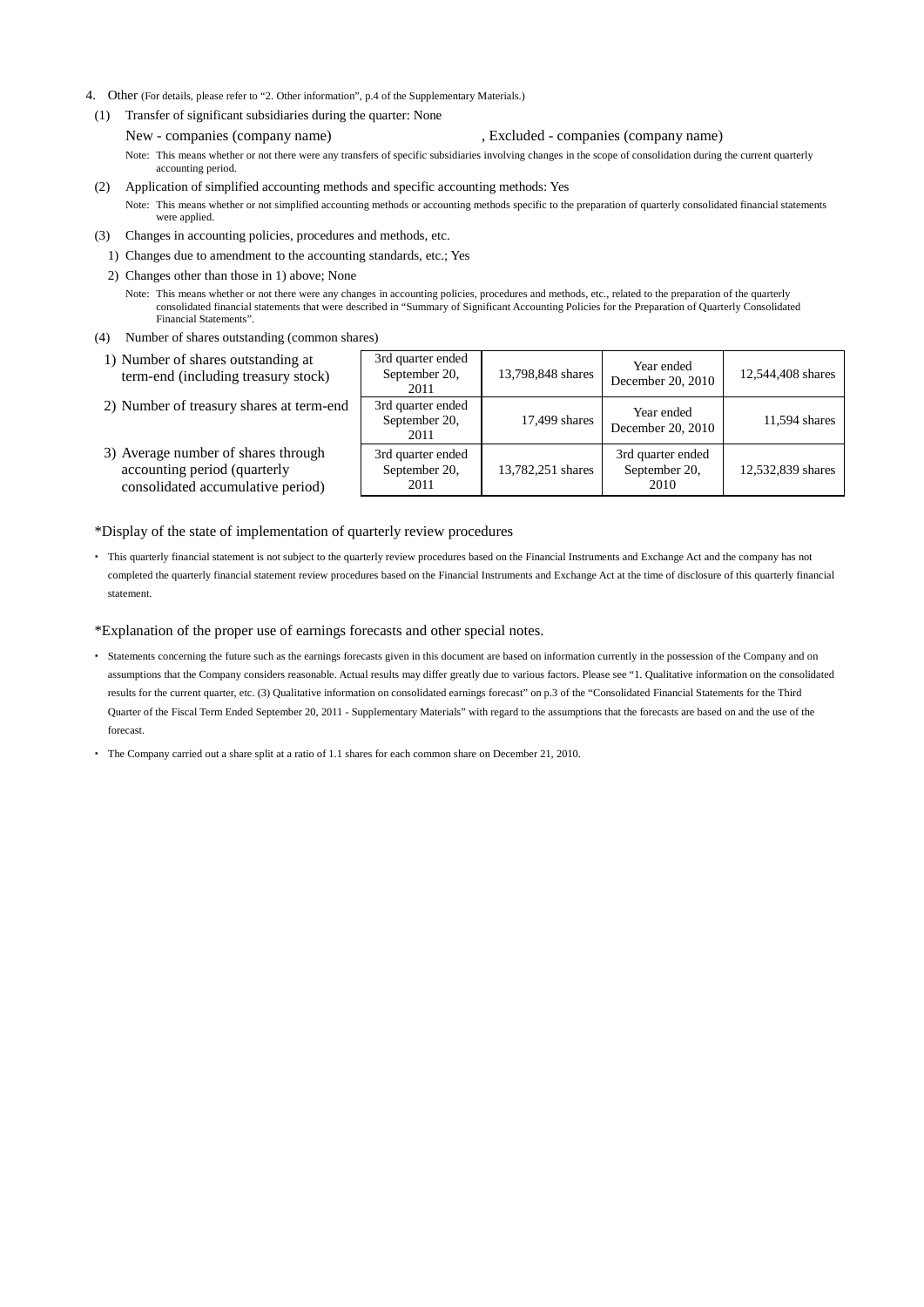## $\bigcirc$  Contents of the supplementary materials

| 1.  | Qualitative information on the consolidated results for the current quarter, etc2 |
|-----|-----------------------------------------------------------------------------------|
| (1) |                                                                                   |
| (2) |                                                                                   |
| (3) |                                                                                   |
| 2.  |                                                                                   |
| (1) |                                                                                   |
| (2) | Overview of simplified accounting methods and specific accounting methods4        |
| (3) | Overview of changes in accounting policies, procedures and methods, etc4          |
| 3.  |                                                                                   |
| (1) |                                                                                   |
| (2) |                                                                                   |
|     |                                                                                   |
|     |                                                                                   |
| (3) |                                                                                   |
| (4) |                                                                                   |
| (5) |                                                                                   |
| (6) | Notes in cases of extreme variation in the amount of shareholders' equity  10     |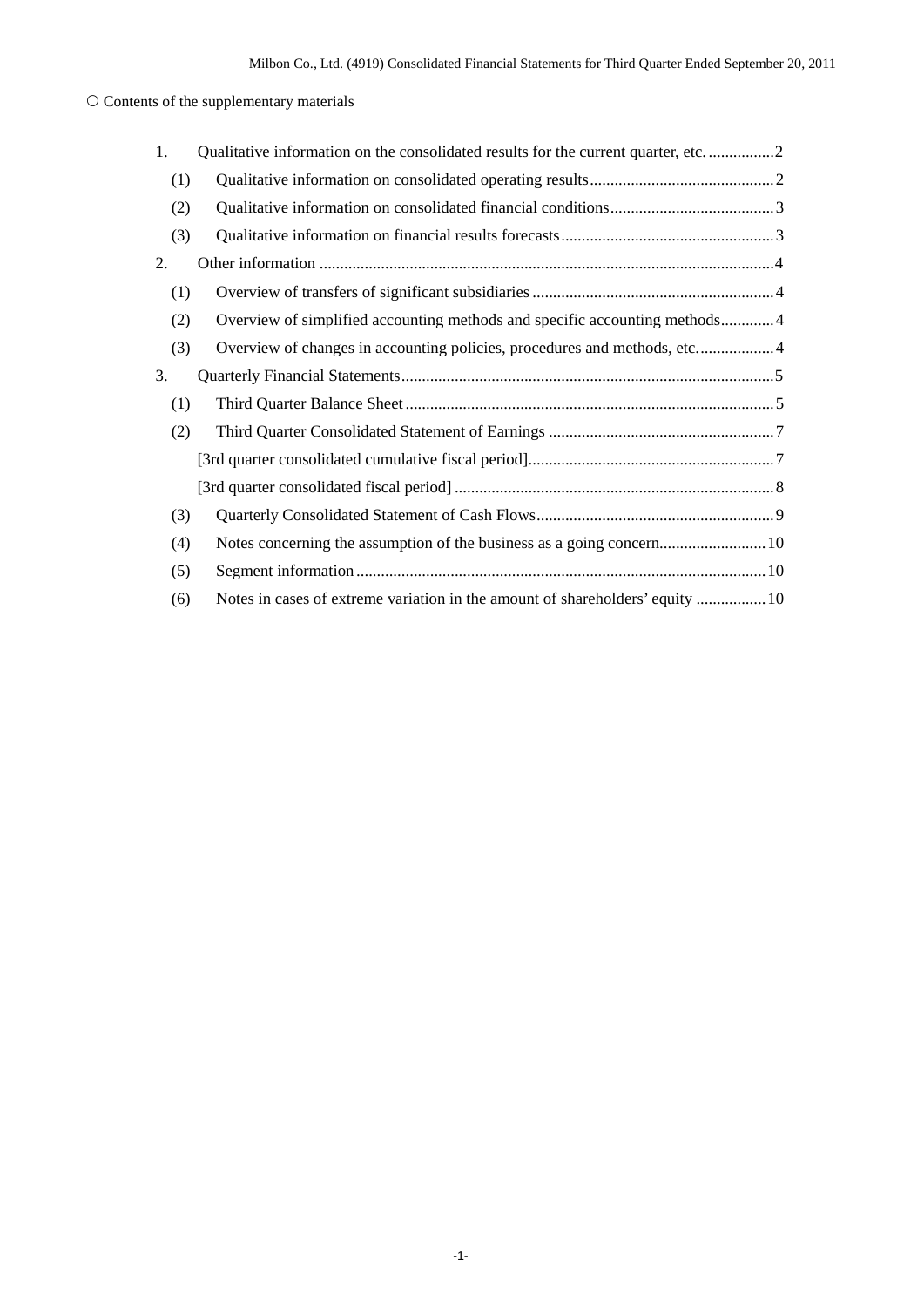#### <span id="page-3-0"></span>1. Qualitative information on the consolidated results for the current quarter, etc.

#### <span id="page-3-1"></span>(1) Qualitative information on consolidated operating results

During the consolidated cumulative period to the end of the third quarter, the Japanese economy went through difficult conditions, including suffering a nationwide stagnation in production and a stalling in exports due to the impact of the Great East Japan Earthquake, which occurred on March 11, and a slump in personal consumption, etc. Business conditions subsequently turned to recovery due to the rapid re-establishment of the supply chain and the easing of the mood of restraint, but due also to factors such as the slowdown of the global economy and the progress of yen appreciation, etc., there was a strong sense of uncertainty over the future.

It is estimated that the severe business environment continued in the beauty industry too because of the decline in the number of customers due to the extension of the cycle of customer visits, which still shows no sign of recovery, and the downturn in the customer mindset that has arisen out of lifestyle protection awareness and budget-mindedness.

In such conditions, the Milbon Group supported the beauty techniques of hair designers and made efforts towards proposal activities for hair care products centered on salon treatments and pro-specific salon colors as practical items that will raise the quality of salon menus, including a pleasant feeling of running the fingers through the hair and beauty of texture, etc.

With regard to our overseas subsidiaries, uniquely Japanese salon treatment menus and new straight perm menus focused on a sense of luster have attracted attention in America where they are totally new categories in the industry. In the Chinese market, Japanese hair styles have become popular among Chinese women, who are sensitive to trends, and the sense of expectation felt towards Japanese beauty techniques and products has heightened. Furthermore, in the South Korean market too, the number of inquiries for educational support activities from good quality/ large salons in the region has increased rapidly against the backdrop of a hair color boom.

Although the company was in a difficult environment, consolidated sales during the cumulative third quarter consolidated period under review increased 555 million yen to 14,900 million yen (an increase of 3.9% in comparison to the same period last year).

Marketing and administrative expenses finished at 7,230 million yen (an increase of 6.8% in comparison to the same period last year) as a result of new product sales promotion costs and labor costs exceeding those for the previous term.

Operating income finished at 2,749 million yen (a decrease of 0.8% in comparison to the same period last year) due to the increase in marketing and administrative expenses, and ordinary income finished at 2,561 million yen (a decrease of 1.5% in comparison to the same period last year). In addition, quarterly net income finished at 1,469 million yen (a decrease of 3.5% in comparison to the same period last year) because the company posted a loss of revaluation of investments in securities and a loss on asset retirement obligations, etc., under extraordinary losses.

|                         |               | Previous 3rd quarter consolidated | 3rd quarter consolidated cumulative | Increase/    |               |
|-------------------------|---------------|-----------------------------------|-------------------------------------|--------------|---------------|
| <b>Product Category</b> |               | cumulative fiscal period          | fiscal period under review          |              |               |
|                         | Sales amount  | Ratio $(\%)$                      | Sales amount                        | Ratio $(\%)$ | Sales amount  |
|                         | (million yen) |                                   | (million yen)                       |              | (million yen) |
| Hair care products      | 7.309         | 51.0                              | 7.467                               | 50.1         | 158           |
| Hair coloring products  | 5.314         | 37.0                              | 5,880                               | 39.5         | 565           |
| Permanent wave products | 1.514         | 10.6                              | 1.360                               | 9.1          | $-153$        |
| Others                  | 206           | 1.4                               | 191                                 | 1.3          | $-15$         |
| Total                   | 14.345        | 100.0                             | 14,900                              | 100.0        | 555           |

Breakdown of sales by product category is shown as follows: [Breakdown of consolidated sales by product category]

#### (Hair care products)

In an environment where competition among hair care products for the public market and the pro-use market of specialist products for beauty salons continues to be severe, the industry overall is estimated to have grown slightly on account of positive efforts towards hair care, centered on salon treatment menus that repair hair damage.

In these circumstances, the Company group saw sales of hair care products perform steadily, centered on DEESSE'S NEU DUE and DEESSE'S LINKAGE-µ (mu), which was launched in February, and FIERLI, a hair care range for difficult hair that tempers strong waves and controls hair gently for a light sensation when the fingers are passed through the hair, which was launched in April.

In addition, because the market's evaluation of the Nigelle Dressia Collection Wax Series, new styling agents that realize casual texture creation, which were launched in September is heightening, although gradually, sales of hair care products exceeded sales for the same period of the previous fiscal year.

#### (Hair coloring products)

Because of the increased impact of the desire of consumers to maintain their current standards of living and lessen expenses, the competition with home color products that allow users to dye their hair casually at home intensified further and the size of the industry overall is estimated to have decreased slightly.

In these circumstances, the Company group saw overall sales of fashion color agents increase significantly because proposal activities for seasonal colors aimed at customers (fashion colors matched to the seasons) based on the additional colors for ORDEVE (Smoky Line & Sheer Line) launched in March and September have been evaluated highly in the market.

In addition, sales of hair coloring products exceeded sales for the same period of the previous fiscal year because overall sales of grey color agents continued to perform steadily through the promotion of new charm creation for adult women based on ORDEVE BEAUTE, a new grey color agent launched in July that expresses a wide range of colors.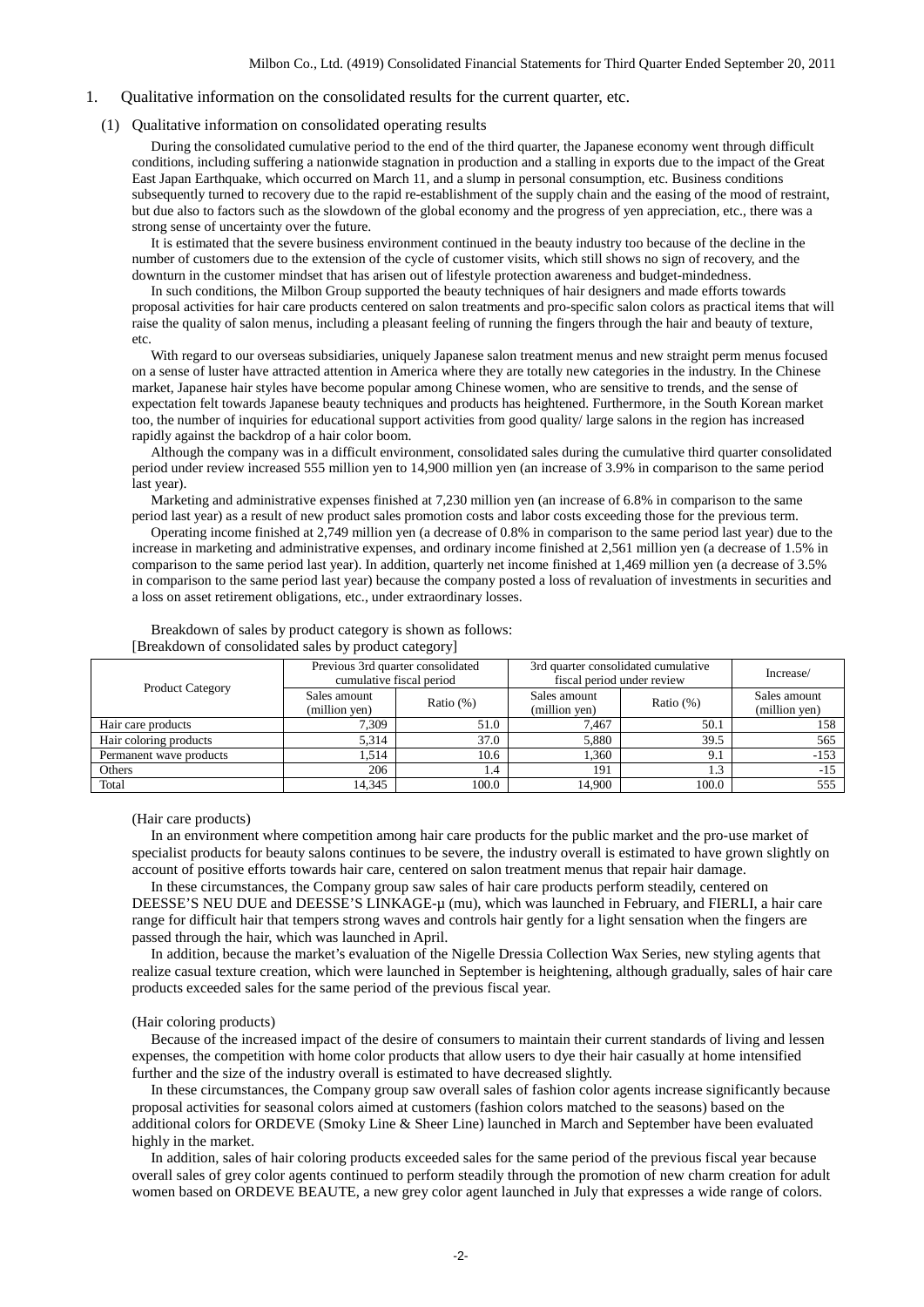(Permanent wave products)

It is estimated that the industry overall contracted slightly due to a decrease in perm style needs and straight perm menus associated with changes in trends.

In these circumstances, the Company group saw sales of permanent wave products fall below sales for the same period of the previous fiscal year because it was not possible to stave off the decline in overall sales of straight perm menus even though it made efforts in straight perm menu proposal activities linked to sales activities for FIERLI, the hair care product for difficult hair launched in April.

#### (Others)

There are no particular items to present.

- <span id="page-4-0"></span>(2) Qualitative information on consolidated financial conditions
	- 1) Assets, liabilities and net assets

Total assets at the end of the 3rd quarter consolidated fiscal period increased by 743 million yen to 21,586 million yen compared to the end of the previous consolidated fiscal year.

Current assets increased 1,156 million yen to 9,192 million yen compared to the end of the previous consolidated fiscal year. Major variable factors were increases of 856 million yen in cash and bank deposits and 323 million yen in goods and products respectively.

Fixed assets decreased by 413 million yen to 12,394 million yen compared to the end of the previous consolidated fiscal year. Major variable factors were a decrease of 397 million yen in property and equipment in association with the posting of depreciation and amortization expenses, and a decrease of 104 million yen in investment securities in association with decreases in the market values of listed shares.

Current liabilities increased 127 million yen to 2,853 million yen compared to the end of the previous consolidated fiscal year. Major variable factors were increases of 104 million yen in accounts payable and 214 million yen in reserve for bonuses, and a decrease of 337 million yen in accrued expenses payable.

There was no great variation in mixed liabilities compared to the end of the previous consolidated fiscal year. Net assets increased 612 million yen to 18,312 million yen compared to the end of the previous consolidated fiscal year. The major variable factor was an increase of 642 million yen in retained earnings.

As a result, the company's equity ratio changed from 84.9% at the end of the previous consolidated fiscal year to 84.8%. Net assets per share based on total outstanding shares at the end of the fiscal year decreased from 1,412.25 yen per share at the end of the previous consolidated fiscal year to 1,328.77 yen per share.

### 2) Cash flows

Cash and cash equivalents (hereinafter referred to as "funds") at the end of the 3rd quarter consolidated fiscal period increased 855 million yen compared to the end of the previous consolidated fiscal year to stand at 3,525 million yen at the end of the 3rd quarter consolidated fiscal period as a result of using funds acquired in operating activities for the payment of corporate taxes, etc., due to tax payments, and the payment of dividends, etc. Cash flows during the 3rd quarter consolidated cumulative fiscal period and the factors determining them were as follows.

#### (Cash Flows from Operating Activities)

Funds obtained from operating activities were 2,110 million yen. This was mainly the result of 2,461 million yen recorded in quarterly net income before income taxes and minority interests, depreciation and amortization expenses of 745 million yen and the payment of corporate and other taxes of 1,237 million yen.

#### (Cash Flows from Investing Activities)

Funds used for investing activities were 420 million yen. The funds were mainly used for the purchase of property and equipment worth 267 million yen and payments due to the acquisition of intangible fixed assets worth 182 million yen.

### (Cash Flows from Financing Activities)

Funds used as a result of financing activities were 832 million yen. This was mainly the result of dividend payments for shareholders of 822 million yen.

#### <span id="page-4-1"></span>(3) Qualitative information on financial results forecasts

There is no change in the full year forecast from the previous forecast (announced January 19, 2011).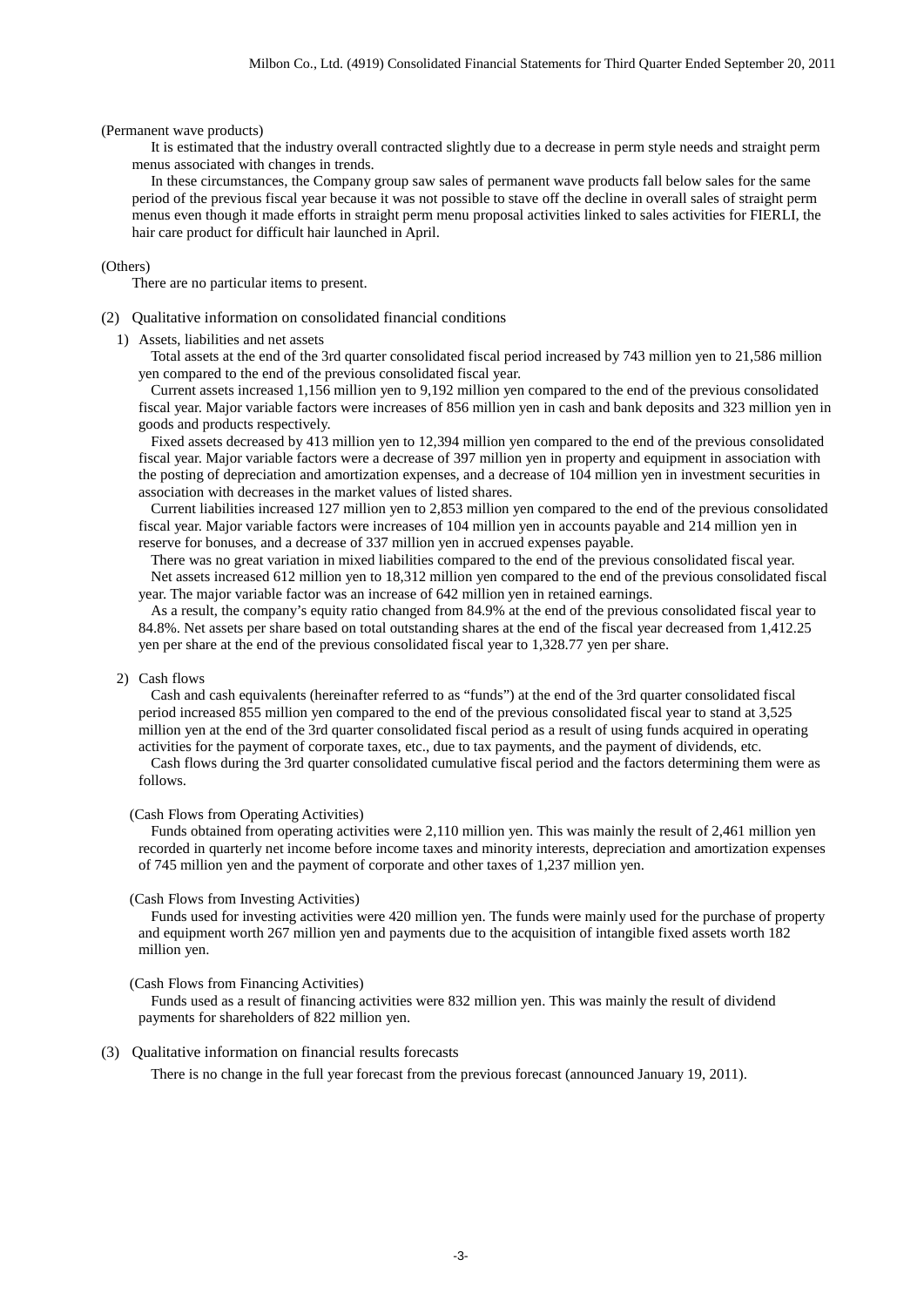### <span id="page-5-0"></span>2. Other information

- <span id="page-5-1"></span>(1) Overview of transfers of significant subsidiaries None
- <span id="page-5-2"></span>(2) Overview of simplified accounting methods and specific accounting methods
	- 1) Overview of transfers of significant subsidiaries
		- (Valuation methods for inventories)

The calculation of inventories at the end of the 3rd quarter consolidated fiscal period is calculated by omitting a physical inspection and using a rational method of calculation based upon the physically inspected amounts for the end of the previous consolidated fiscal year.

(Calculation methods for depreciation expenses for fixed assets) Fixed assets using a fixed percentage depreciation method are calculated by dividing the amount of depreciation expenses for the consolidated fiscal year proportionally between the respective accounting periods.

- 2) Accounting methods specific to the preparation of quarterly financial statements None
- <span id="page-5-3"></span>(3) Overview of changes in accounting policies, procedures and methods, etc.

The company has applied the "Accounting Standard for Asset Retirement Obligations" (ASBJ Statement No.18; March 31, 2008) and the "Guidance on Accounting Standard for Asset Retirement Obligations" (ASBJ Guidance No.21; March 31, 2008) due to the application of said standard, etc., from the 1st quarter consolidated fiscal period. By doing so, income before income taxes and minority interests has decreased by 31 million yen.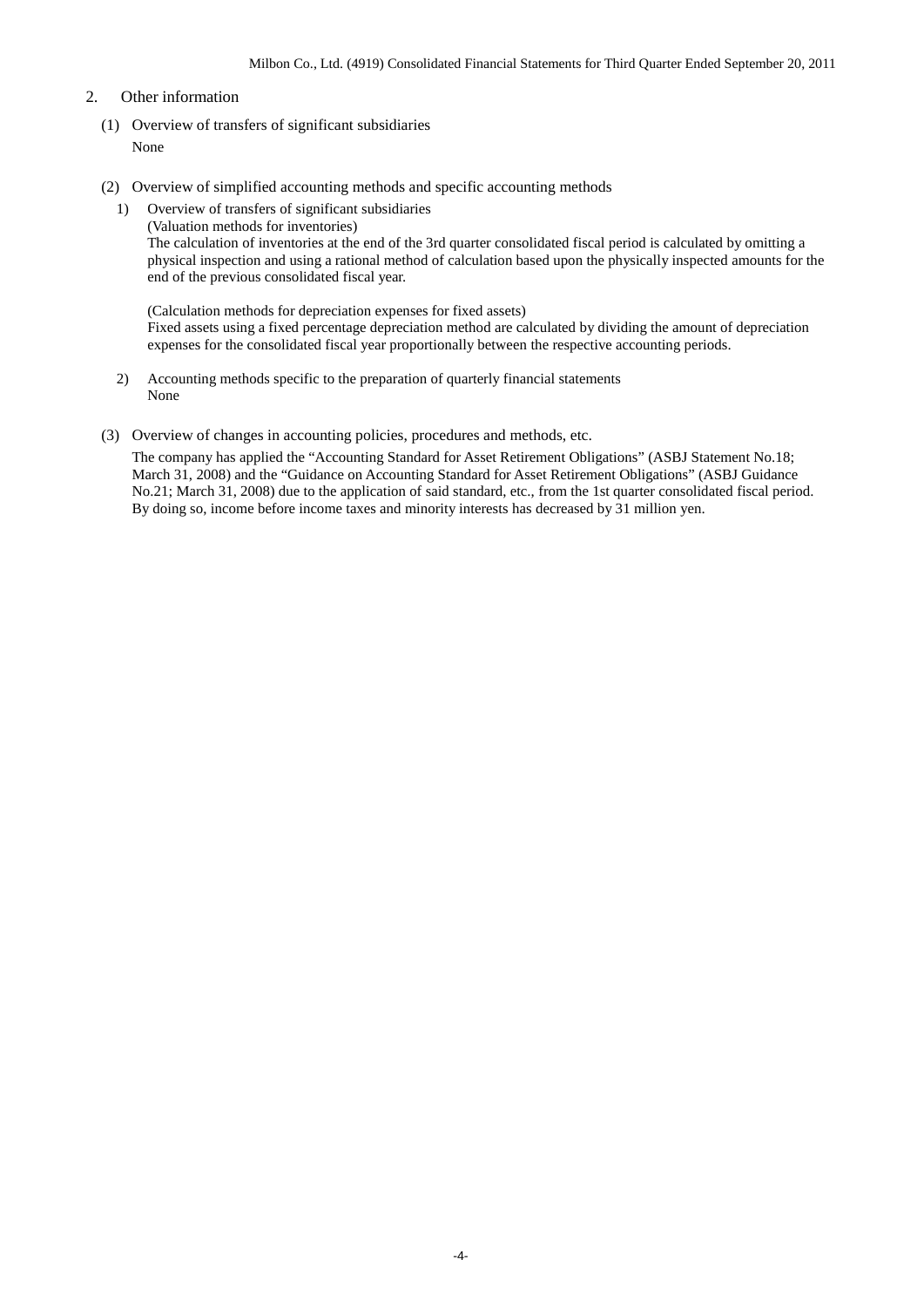## <span id="page-6-0"></span>3. Quarterly Financial Statements

<span id="page-6-1"></span>(1) Third Quarter Balance Sheet

|                                                    |                                                                                           | (Unit: thousand yen)                                                                                    |
|----------------------------------------------------|-------------------------------------------------------------------------------------------|---------------------------------------------------------------------------------------------------------|
|                                                    | End of the 3rd quarter<br>consolidated fiscal period under<br>review (September 20, 2011) | Condensed consolidated balance<br>sheet for previous consolidated<br>fiscal year<br>(December 20, 2010) |
| Assets                                             |                                                                                           |                                                                                                         |
| Current assets                                     |                                                                                           |                                                                                                         |
| Cash and bank deposits                             | 3,529,673                                                                                 | 2,673,044                                                                                               |
| Trade notes and accounts receivable                | 2,690,205                                                                                 | 2,857,374                                                                                               |
| Goods and products                                 | 1,961,991                                                                                 | 1,638,450                                                                                               |
| Work in progress                                   | 20,609                                                                                    | 20,370                                                                                                  |
| Raw materials and inventory goods<br><b>Others</b> | 593,452<br>406,771                                                                        | 563,184<br>293,220                                                                                      |
| Allowance for doubtful accounts                    |                                                                                           | $-9,963$                                                                                                |
|                                                    | $-10,530$<br>9,192,172                                                                    |                                                                                                         |
| Total current assets                               |                                                                                           | 8,035,681                                                                                               |
| Fixed assets<br>Property and equipment             |                                                                                           |                                                                                                         |
| Buildings and other structures (net amount)        | 3,945,215                                                                                 | 4,210,785                                                                                               |
| Machinery, equipment and vehicles for              | 952,918                                                                                   | 1,074,533                                                                                               |
| transportation (net amount)                        |                                                                                           |                                                                                                         |
| Land                                               | 4,763,766                                                                                 | 4,763,766                                                                                               |
| Construction in progress                           | 9,619                                                                                     | 3,634                                                                                                   |
| Others (net amount)                                | 232,186                                                                                   | 248,769                                                                                                 |
| Total tangible fixed assets                        | 9,903,705                                                                                 | 10,301,488                                                                                              |
| Intangible fixed assets                            | 506,057                                                                                   | 451,968                                                                                                 |
| Investments and other assets                       |                                                                                           |                                                                                                         |
| Investment in securities                           | 1,076,078                                                                                 | 1,180,555                                                                                               |
| Others                                             | 945,522                                                                                   | 911,578                                                                                                 |
| Allowance for doubtful accounts                    | $-36,803$                                                                                 | $-37,730$                                                                                               |
| Total investments and other assets                 | 1,984,796                                                                                 | 2,054,403                                                                                               |
| Total fixed assets                                 | 12,394,560                                                                                | 12,807,860                                                                                              |
| Total assets                                       | 21,586,732                                                                                | 20,843,541                                                                                              |
| Liabilities                                        |                                                                                           |                                                                                                         |
| <b>Current Liabilities</b>                         |                                                                                           |                                                                                                         |
| Accounts payable                                   | 571,500                                                                                   | 467,309                                                                                                 |
| Accrued expenses payable                           | 946,562                                                                                   | 1,284,549                                                                                               |
| Corporate taxes payable                            | 556,494                                                                                   | 635,475                                                                                                 |
| Reserve for returned goods                         | 41,824                                                                                    | 19.075                                                                                                  |
| Reserve for bonuses                                | 280,085                                                                                   | 65,453                                                                                                  |
| Others                                             | 456,621                                                                                   | 253,509                                                                                                 |
| Total current liabilities                          | 2,853,090                                                                                 | 2,725,372                                                                                               |
| <b>Fixed Liabilities</b>                           |                                                                                           |                                                                                                         |
| Allowance for retirement benefits for employees    | 8,110                                                                                     | 1.138                                                                                                   |
| Reserve for loss on guarantees                     | 37,200                                                                                    | 38,400                                                                                                  |
| <b>Others</b>                                      | 376,026                                                                                   | 379,135                                                                                                 |
| Total fixed liabilities                            | 421,337                                                                                   | 418,673                                                                                                 |
| <b>Total liabilities</b>                           | 3,274,427                                                                                 | 3,144,046                                                                                               |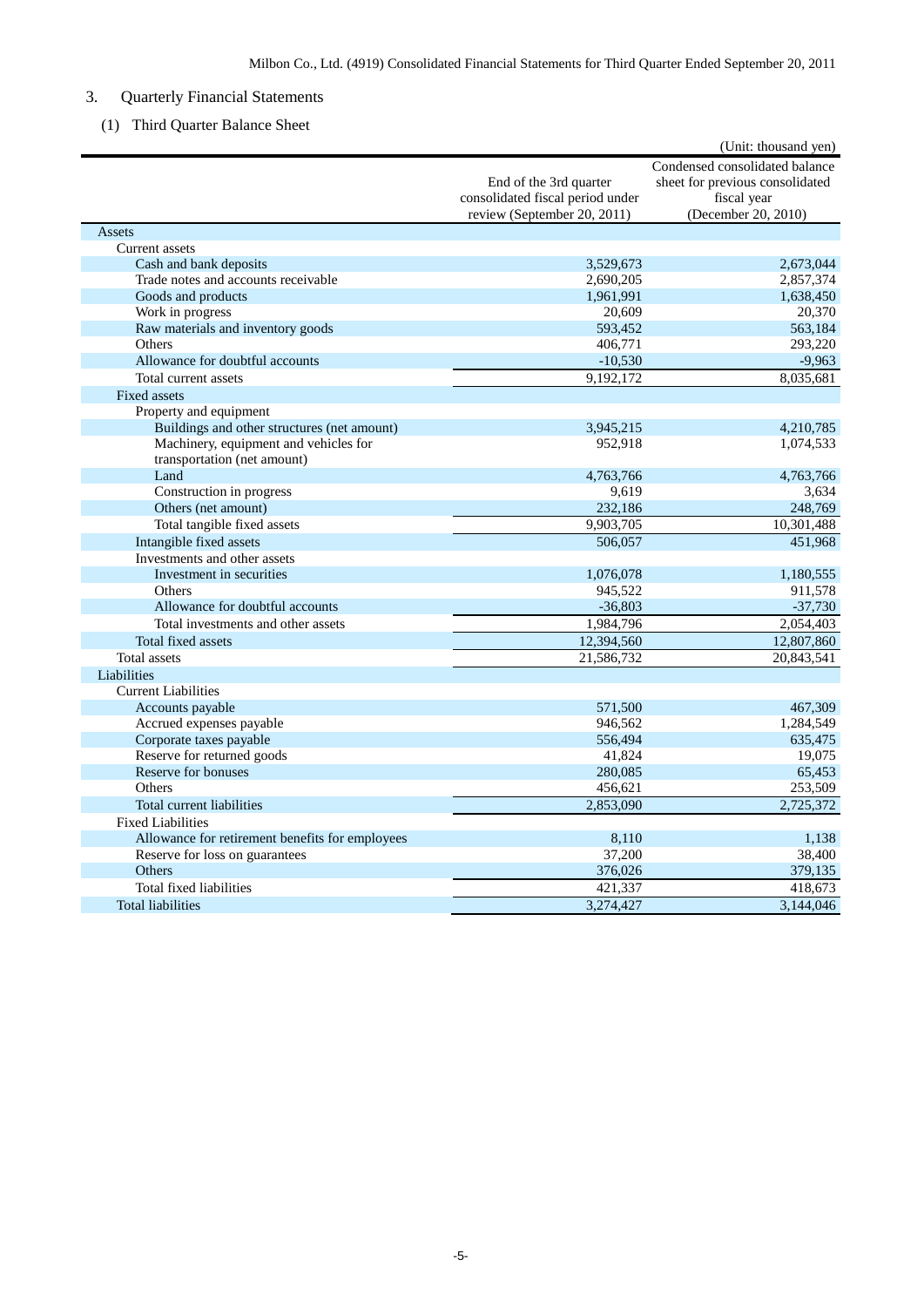|                                  | (Unit: thousand yen)            |
|----------------------------------|---------------------------------|
|                                  | Condensed consolidated balance  |
| End of the 3rd quarter           | sheet for previous consolidated |
| consolidated fiscal period under | fiscal year                     |
|                                  | (December 20, 2010)             |
|                                  |                                 |
|                                  |                                 |
| 2,000,000                        | 2,000,000                       |
| 199.120                          | 199,120                         |
| 16,422,234                       | 15,779,971                      |
| $-48,095$                        | $-38,254$                       |
| 18,573,259                       | 17,940,836                      |
|                                  |                                 |
| $-157,365$                       | $-141,280$                      |
| $-103,588$                       | $-100,061$                      |
| $-260,953$                       | $-241,341$                      |
| 18,312,305                       | 17,699,495                      |
| 21,586,732                       | 20,843,541                      |
|                                  | review (September 20, 2011)     |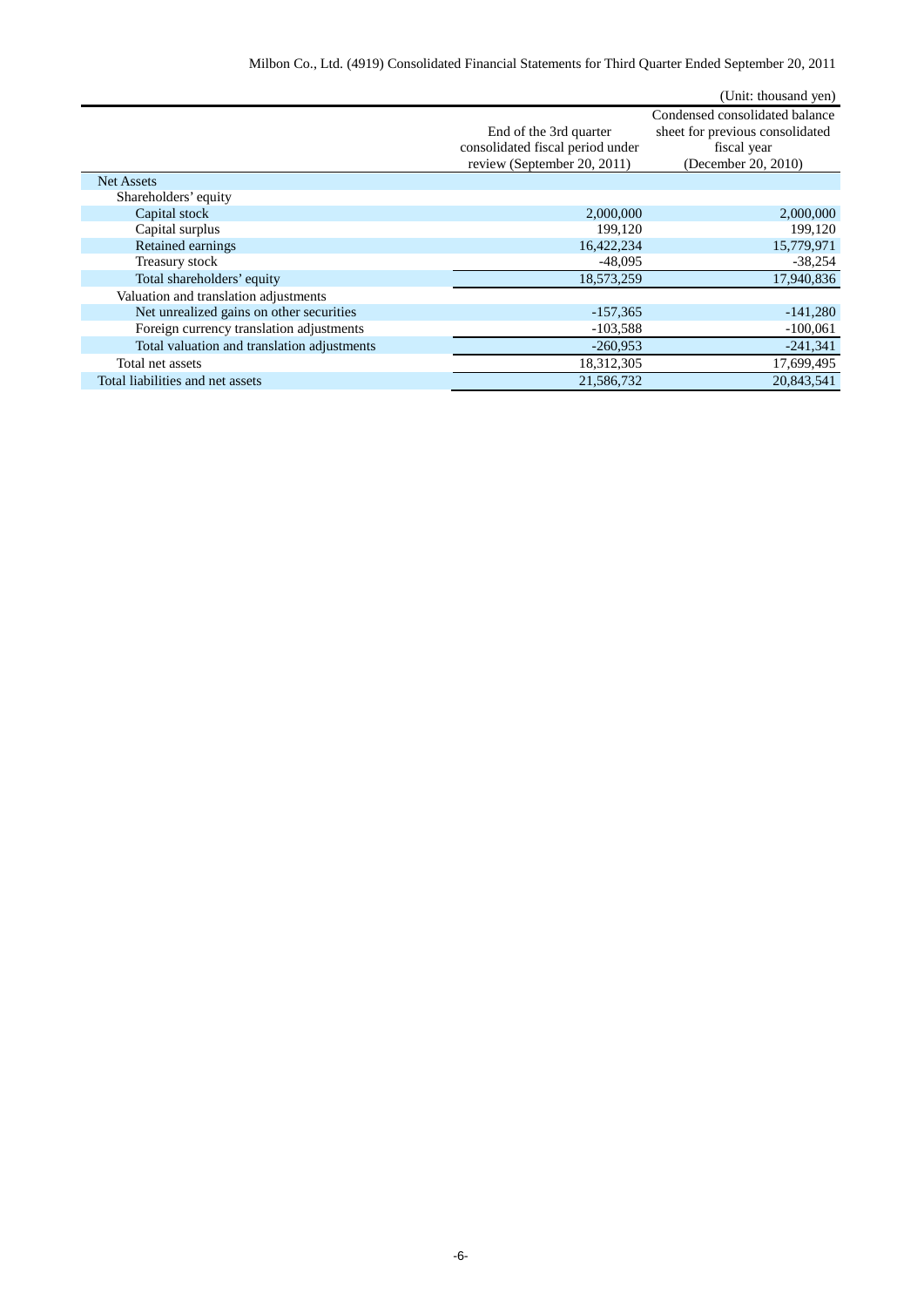# <span id="page-8-0"></span>(2) Third Quarter Consolidated Statement of Earnings

[3rd quarter consolidated cumulative fiscal period]

<span id="page-8-1"></span>

|                                                                    |                                | (Unit: thousand yen)           |
|--------------------------------------------------------------------|--------------------------------|--------------------------------|
|                                                                    | Previous 3rd quarter           | 3rd quarter consolidated       |
|                                                                    | consolidated cumulative fiscal | cumulative fiscal period under |
|                                                                    | period                         | review                         |
|                                                                    | (December 21, 2009 -           | (December 21, 2010 -           |
|                                                                    | September 20, 2010)            | September 20, 2011)            |
| <b>Sales</b>                                                       | 14,345,031                     | 14,900,317                     |
| Cost of sales                                                      | 4,803,155                      | 4,920,050                      |
| Total sales revenues                                               | 9,541,875                      | 9,980,267                      |
| Marketing and Administrative Expenses                              | 6,771,603                      | 7,230,861                      |
| Operating income                                                   | 2,770,272                      | 2,749,405                      |
| Non-operating Income                                               |                                |                                |
| Interest income                                                    | 1,041                          | 846                            |
| Dividends income                                                   | 21,669                         | 23,889                         |
| Gain on sale of investment securities                              | 1,287                          |                                |
| Rent from company housing                                          | 30,992                         | 38,909                         |
| Gain on surrender of insurance                                     | 26,579                         | 7,813                          |
| Others                                                             | 15,009                         | 7,564                          |
| Total non-operating income                                         | 96,580                         | 79,024                         |
| Non-operating Expenses                                             |                                |                                |
| Sales discount                                                     | 249,376                        | 254,786                        |
| Others                                                             | 15,780                         | 11,680                         |
| Total non-operating expenses                                       | 265,156                        | 266,466                        |
| Ordinary income                                                    | 2,601,696                      | 2,561,964                      |
| <b>Extraordinary Profit</b>                                        |                                |                                |
| Gain on disposal of fixed assets                                   | 91                             |                                |
| Gain on sale of investment securities                              |                                | 1,555                          |
| Release of allowance for doubtful accounts                         | 4,384                          | 610                            |
| Reversal of reserve for loss on guarantees                         |                                | 1.200                          |
| Total extraordinary profits                                        | 4,475                          | 3,366                          |
| <b>Extraordinary Loss</b>                                          |                                |                                |
| Loss on disposal of fixed assets                                   | 79                             |                                |
| Loss on retirement of fixed assets                                 | 16,502                         | 5,129                          |
| Loss on revaluation of investments in securities                   | 8,272                          | 70,390                         |
| Value of impact associated with the application of the             |                                | 28,320                         |
| "Accounting Standard for Asset Retirement Obligations"             |                                |                                |
| Total extraordinary losses                                         | 24,854                         | 103,840                        |
| Quarterly net income before income taxes and minority<br>interests | 2,581,318                      | 2,461,489                      |
| Income taxes-Current                                               | 1,072,239                      | 1,163,098                      |
| Income taxes-Deferred                                              | $-14,762$                      | $-171,433$                     |
| Total corporate and other taxes                                    | 1,057,476                      | 991,665                        |
| Quarterly net income before minority interests                     |                                | 1,469,824                      |
| Quarterly net income                                               | 1,523,841                      | 1,469,824                      |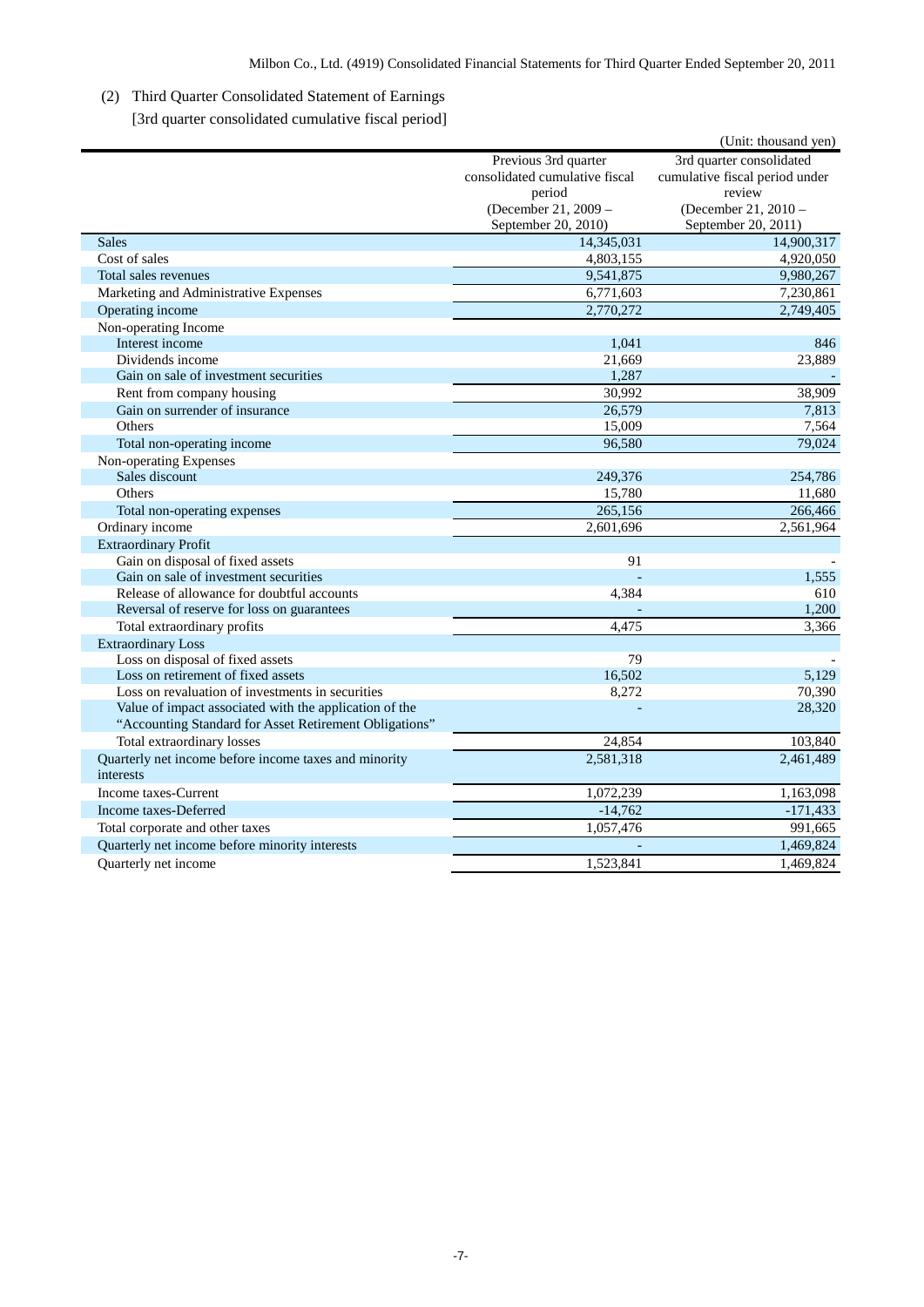## [3rd quarter consolidated fiscal period]

<span id="page-9-0"></span>

|                                                       |                                | (Unit: thousand yen)            |
|-------------------------------------------------------|--------------------------------|---------------------------------|
|                                                       | Previous 3rd quarter           | 3rd quarter consolidated fiscal |
|                                                       | consolidated fiscal period     | period under review             |
|                                                       | (June 21, 2010 – September 20, | (June 21, 2011 – September 20,  |
|                                                       | 2010)                          | 2011)                           |
| <b>Sales</b>                                          | 4,914,138                      | 5,113,638                       |
| Cost of sales                                         | 1,613,452                      | 1,691,460                       |
| Total sales revenues                                  | 3,300,686                      | 3,422,178                       |
| Marketing and Administrative Expenses                 | 2,256,298                      | 2,420,607                       |
| Operating income                                      | 1,044,388                      | 1,001,571                       |
| Non-operating Income                                  |                                |                                 |
| Interest income                                       | 369                            | 327                             |
| Dividends income                                      | 16,689                         | 19,260                          |
| Rent from company housing                             | 10,843                         | 13,623                          |
| Others                                                | 815                            | 1,971                           |
| Total non-operating income                            | 28,718                         | 35,181                          |
| Non-operating Expenses                                |                                |                                 |
| Sales discount                                        | 88,887                         | 88,990                          |
| Others                                                | 2,512                          | 8,592                           |
| Total non-operating expenses                          | 91.399                         | 97,582                          |
| Ordinary income                                       | 981,706                        | 939,170                         |
| <b>Extraordinary Profit</b>                           |                                |                                 |
| Gain on disposal of fixed assets                      | $\overline{4}$                 |                                 |
| Release of allowance for doubtful accounts            | 974                            | 430                             |
| Total extraordinary profits                           | 978                            | 430                             |
| <b>Extraordinary Loss</b>                             |                                |                                 |
| Loss on retirement of fixed assets                    | 3,013                          | 156                             |
| Loss on revaluation of investments in securities      | 8,272                          | 3,300                           |
| Total extraordinary losses                            | 11,285                         | 3,456                           |
| Quarterly net income before income taxes and minority | 971,399                        | 936,144                         |
| interests                                             |                                |                                 |
| Income taxes-Current                                  | 440,890                        | 464,766                         |
| Income taxes-Deferred                                 | $-55,312$                      | $-96,596$                       |
| Total corporate and other taxes                       | 385,578                        | 368,169                         |
| Quarterly net income before minority interests        |                                | 567,974                         |
| <b>Ouarterly</b> net income                           | 585.821                        | 567,974                         |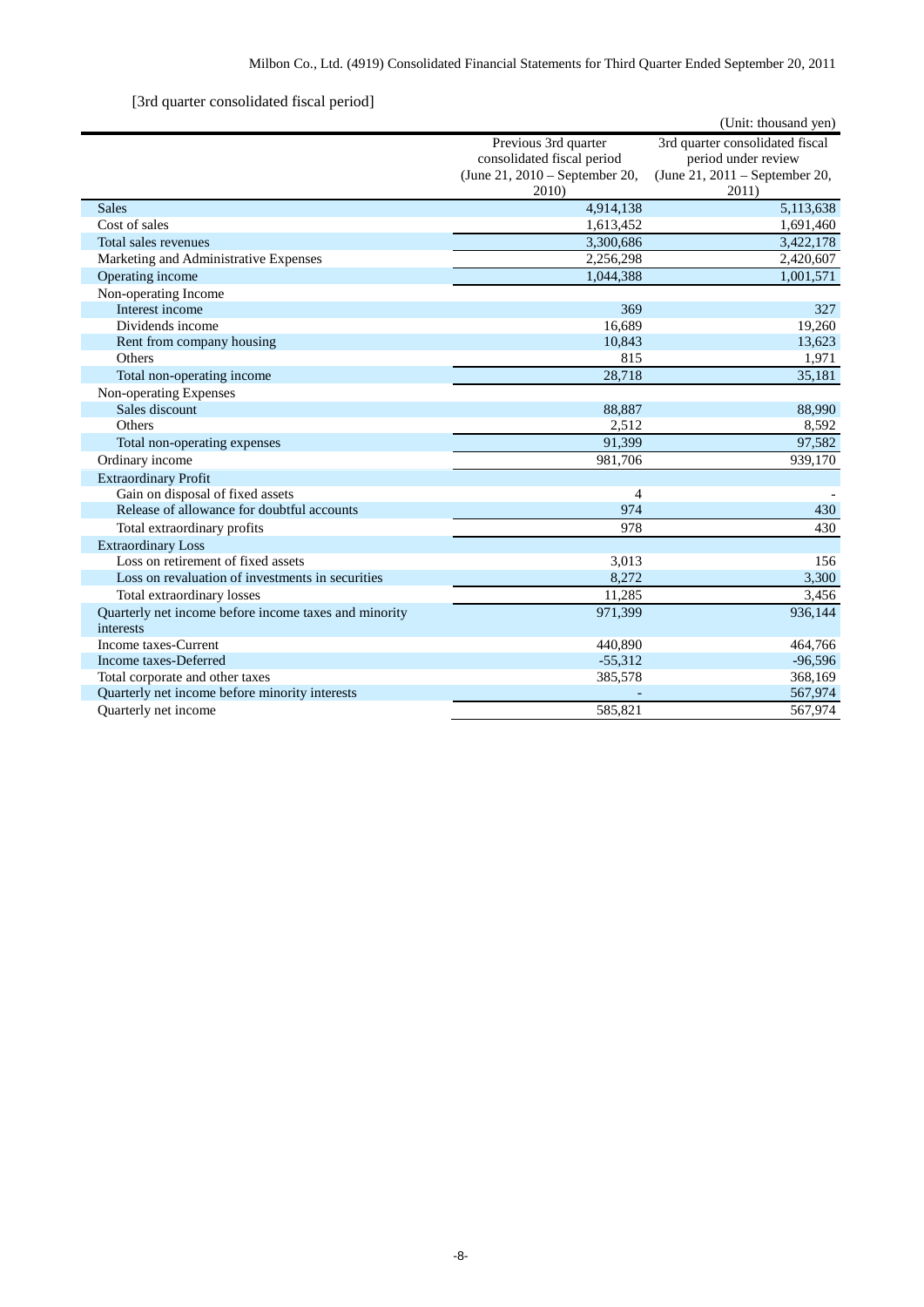## <span id="page-10-0"></span>(3) Quarterly Consolidated Statement of Cash Flows

|                                                                     |                                | (Unit: thousand yen)           |
|---------------------------------------------------------------------|--------------------------------|--------------------------------|
|                                                                     | Previous 3rd quarter           | 3rd quarter consolidated       |
|                                                                     | consolidated cumulative fiscal | cumulative fiscal period under |
|                                                                     | period                         | review                         |
|                                                                     | (December 21, 2009 -           | (December 21, 2010 -           |
|                                                                     | September 20, 2010)            | September 20, 2011)            |
| Cash flows from operating activities                                |                                |                                |
| Quarterly net income before income taxes and minority               | 2,581,318                      | 2,461,489                      |
| interests                                                           |                                |                                |
| Depreciation and amortization expense                               | 700,501                        | 745,908                        |
| Increase (decrease) in allowance for doubtful accounts              | $-29,212$                      | 589                            |
| Increase (decrease) in the provision for bonuses                    | 202,180                        | 214,704                        |
|                                                                     |                                |                                |
| Increase (decrease) in provision for returned product<br>adjustment | $-17,735$                      | 22,749                         |
|                                                                     |                                |                                |
| Change (decrease) in value of the reserve for loss on               |                                | $-1,200$                       |
| guarantees                                                          | 913                            | 6,921                          |
| Change in allowance for retirement benefits for employees           |                                |                                |
| Decrease (increase) in the prepaid pension cost                     | 32,488                         | 10,461                         |
| Interest and dividends received                                     | $-22,711$                      | $-24,736$                      |
| Foreign exchange loss (gain)                                        | $-1,537$                       | 490                            |
| Loss (gain) on sale of investment securities                        | $-1,287$                       | $-1,555$                       |
| Loss (gain) on valuation of investment securities                   | 8,272                          | 70,390                         |
| Profit or loss on disposal of fixed assets                          | $-12$                          |                                |
| Loss on retirement of fixed assets                                  | 16,502                         | 5,129                          |
| Value of impact associated with the application of the              |                                | 28,320                         |
| "Accounting Standard for Asset Retirement Obligations"              |                                |                                |
| Decrease (increase) in accounts receivable - trade                  | 369,890                        | 167,182                        |
| Decrease (increase) in inventories                                  | $-314,970$                     | $-355,172$                     |
| Increase (decrease) in accounts payable related to                  | $-428,901$                     | 104,661                        |
| procurement transactions                                            |                                |                                |
| Others                                                              | $-202,832$                     | $-103,530$                     |
| Subtotal                                                            | 2,892,866                      | 3,352,805                      |
| Interest and dividends received                                     | 22,982                         | 24,963                         |
| Payment of retirement benefits for directors                        | $-194,441$                     | $-29,596$                      |
| Payment of corporate and other taxes                                | $-1,162,144$                   | $-1,237,183$                   |
| Cash flows from operating activities                                | 1,559,263                      | 2,110,990                      |
| Cash flows from investing activities                                |                                |                                |
| Sale of investment securities                                       | 2,400                          | 9,208                          |
| Purchase of property and equipment                                  | $-582,608$                     | $-267,166$                     |
| Proceeds from sales of property, plant and equipment                | 3,846                          |                                |
| Payment due to the acquisition of intangible fixed assets           | $-167,256$                     | $-182,102$                     |
| Payment due to loans                                                | $-5,490$                       | $-3,870$                       |
| Collection of the loan payment                                      | 17,393                         | 14,725                         |
| Expenditure due to deposit of fixed term deposits                   | $-1,093$                       | $-1,211$                       |
| Payment due to the placement of guarantee money                     | $-64,963$                      | $-15,618$                      |
| Collection of guarantee money                                       | 42,020                         | 19,271                         |
| Payment into insurance reserve fund                                 | $-3,974$                       | $-1,911$                       |
| Income due to cancellation of insurance reserve fund                | 116,422                        | 12,081                         |
| Others                                                              | $-2,193$                       | $-3,801$                       |
|                                                                     |                                |                                |
| Cash flows from investing activities                                | $-645,496$                     | $-420,394$                     |
| Cash flows from financing activities                                |                                |                                |
| Net decrease (increase) in treasury stocks                          | 143                            | $-10,370$                      |
| Payment of dividends                                                | $-684,973$                     | $-822,210$                     |
| Cash flows from financing activities                                | $-684,829$                     | $-832,580$                     |
| Effect of exchange rate fluctuations on cash and cash               | $-15$                          | $-2,672$                       |
| equivalents                                                         |                                |                                |
| Increase (decrease) in cash and cash equivalents                    | 228,921                        | 855,341                        |
| Cash and cash equivalents at beginning of period                    | 1,666,170                      | 2,670,550                      |
| Cash and cash equivalents at end of current quarter                 | 1,895,092                      | 3,525,892                      |
|                                                                     |                                |                                |